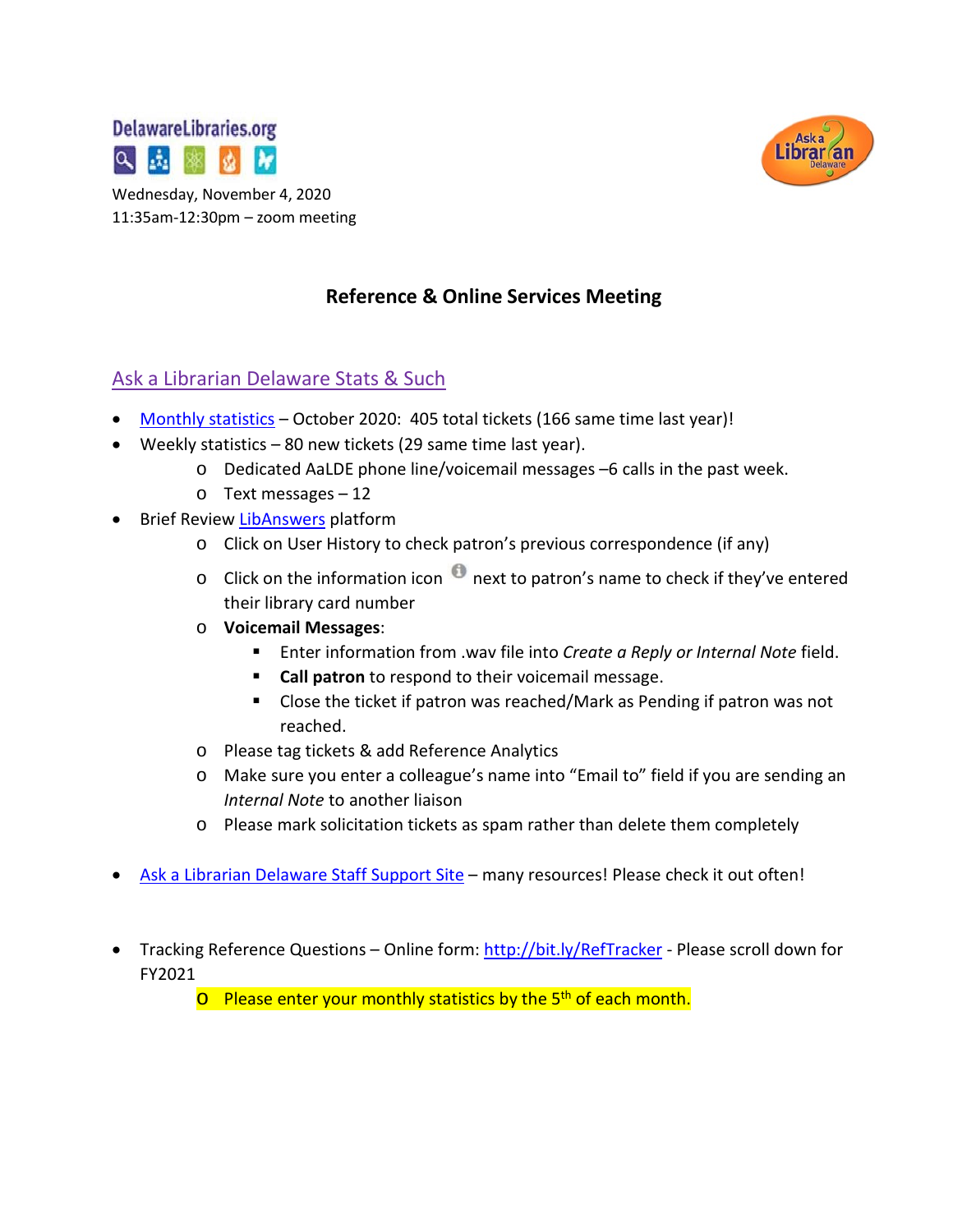#### Resource Reminders

- New online resource: [Teen Resource Center!](https://online.omnigraphics.com/#/login/sibqYwPV48c=) Presented by Susan Elizabeth Cordle, Head of Youth Services, Dover Public Library
	- o Teen Resource Center is a website created and maintained by Omnigraphics.
	- o Access from the [Dover Public Library](https://dover.lib.de.us/) website under the **Resources** or **Teen** tabs on the menu bar & [Delaware Libraries eMedia](https://lib.de.us/emedia/) page (scroll down).
	- o Patrons enter their library card number to access the website courtesy of Dover Public Library.
	- o Comprehensive topics with unbiased content for teens (and adults, too)!
	- o Home screen features monthly highlighted topic. Click on tabs in the menu bar or scroll through or enter topics in the box on the left hand side of the page.
	- o Great research tool as many articles have citations in APA, MLA, & Chicago format styles.
	- o Submit feedback for suggested topics or outdated information and/or links at bottom of page.

#### DLC Team Updates

- New [online registration form](https://dlc.lib.de.us/client/en_US/default?rm=REGISTRATION0%7C%7C%7C1%7C%7C%7C0%7C%7C%7Ctrue) is now live and accessible from [Enterprise/catalog page](https://dlc.lib.de.us/client/en_US/default) and the main [Delaware Libraries website](https://lib.de.us/) under the [Library Card](https://lib.de.us/librarycard/) > Get a Library Card tab.
	- o New features automatically converts entered text to uppercase, except for email address for consistency in WorkFlows records.
	- o A calendar helper opens in the birthdate field.
	- o PIN numeric only, 4-8 digits.
	- o Patrons can sign up to receive Library News, which populates the User Cat 6 field in WorkFlows and allows staff to create a report that captures accounts of patrons who wish to receive newsletters from libraries.
	- o Please notify [helpdesk@lib.de.us](mailto:helpdesk@lib.de.us) if patrons experience issues with the form. Please determine where the patron was trying to access the link to the form.
- Upgrade to WorkFlows 3.7 was successful! The main enhancement is that the "save changes" box will not pop up every time you are in modify wizard, since the extra fields in the Address & Extended Info tabs are all labeled now.
	- o A box will automatically pop up if there are any Alerts or Notes within a patron's record and staff will need to close out the box before proceeding. Fine tuning of this feature is underway.
	- o Display Holds Shelf Wizard is available to sort what is currently on a library's holds shelf. Can sort, export, and/or print only a portion or the whole thing. This does not replace the expired holds report.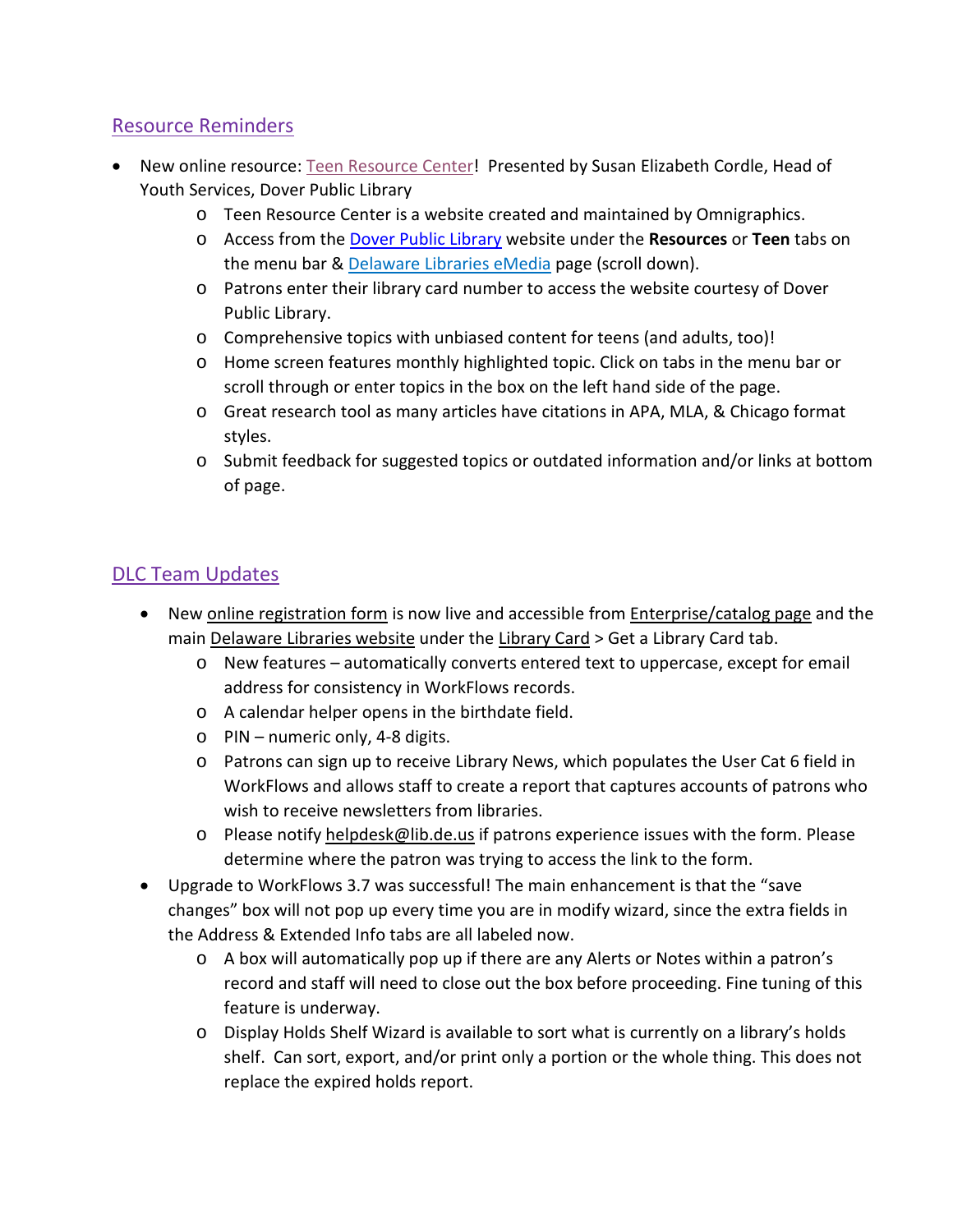- Testing is ongoing of calculating available hold periods using library hours/open days rather than calendar days.
- The issue of WorkFlows freezing up due to a Receipt Printer error should be fixed now, so the feature that was disabled will be enabled again.

## Virtual Conference Spotlight

- [North American Virtual Reference Online Conference](https://www.navronline.org/home) (NAVROC)
	- o Call for Proposals will be sent out today for the FREE virtual reference conference scheduled for February 23-25, 2021. The theme is *Adaptability: Thriving in Uncertain Times*. Please visit the website<https://www.navronline.org/home> for more information and/or to [submit a proposal](https://docs.google.com/forms/d/e/1FAIpQLScZFKRYM4-i5qzJaUCzXAZ1GagLS_DTC0rVOgeQg7aWWLZq0g/viewform) for consideration.

#### Other Updates/Reminders

- o [Hoopla Bonus Borrows](https://lib.de.us/hoopla/) are back! They are mostly audiobooks, but better than nothing!
- $\circ$  OverDrive announced that [Libbyapp.com](https://libbyapp.com/) for Windows will no longer be supported and will be removed from the app store the week of December 7<sup>th</sup>, 2020.
- o [Delaware Libraries website](https://lib.de.us/) **Services tab** patrons can make an [appointment to](https://delawarelibraries.libcal.com/appointments/)  [schedule](https://delawarelibraries.libcal.com/appointments/) a 30-minute phone consultation for either job seeking or social services/basic needs assistance. Alta and team are taking appointments 10am-8pm.
- o A question was asked about sharing the UDLIBSearch login on websites. I'll send out a message to someone at UDEL to find out for sure what the correct protocol is for sharing this information. My initial thought is to promote the resource on websites but direct patrons to AaLDE to ask for the login information.

# Next meeting – Wednesday, December 2, 11:30-12:30pm

Please register through LibCal to receive the meeting link and reminder email: <https://delawarelibraries.libcal.com/event/7270905>

\_\_\_\_\_\_\_\_\_\_\_\_\_\_\_\_\_\_\_\_\_\_\_\_\_\_\_\_\_\_\_\_\_\_\_\_\_\_\_\_\_\_\_\_\_\_\_\_\_\_\_\_\_\_\_\_\_\_\_\_\_\_\_\_\_\_\_\_\_\_\_\_\_\_\_\_\_\_\_\_\_\_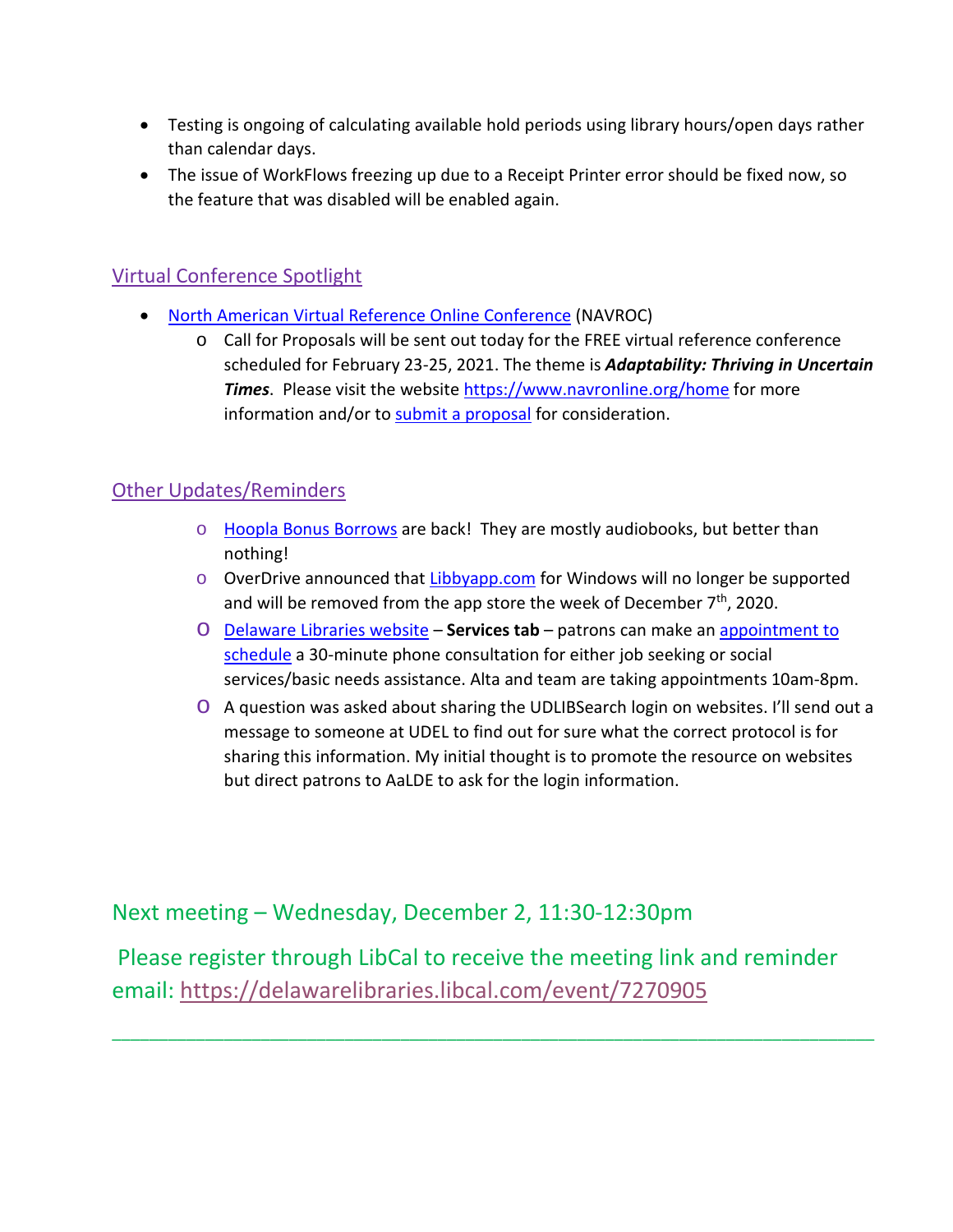# (Broken Record) Reminders

- Please [email me](mailto:missy.williams@lib.de.us) any topics you'd like presented at a future Reference meeting.
- Please feel free to use the [Reference listserv distribution email](mailto:reference@listserv.lib.de.us) to reach out to your colleagues, share information, or ask for assistance with an AaLDE ticket or other reference/research question.
- [Online Reference Tracker Form](https://de.countingopinions.com/s/feedback/index.php?survey_id=598&loc_id=en_CA) Please follow local procedure to capture statistics by logging all your phone calls from patrons (e.g., on a printed out tally sheet that the numbers are later entered into the online Reference Tracker)!! This is an important way to capture patron interaction, since libraries are closed and it provides a way to track what type of questions patrons are asking outside of AaLDE & social media platforms (which also should be notated in the Reference tracker or program statistics!). Enter by the  $5<sup>th</sup>$  of each month.
	- o Forms are located on the [Ask a Librarian Staff Support Site](https://aalstaff.lib.de.us/resources/) under the Resources tab and on the [DLC Consortium Site.](https://consortium.lib.de.us/)
- Unite Delaware please [email me](mailto:missy.williams@lib.de.us) if you'd like to sign up to participate.
- [Delaware Libraries website](https://lib.de.us/) Services tab patrons can make an [appointment to schedule](https://delawarelibraries.libcal.com/appointments/) a 30 minute phone consultation for either job seeking or social services/basic needs assistance.
- Helpful Resources and/or LibGuides:
	- [helpdesk@lib.de.us](mailto:helpdesk@lib.de.us)
	- <https://consortium.lib.de.us/> The DLC Consortium is your "one-stop shop" for information and marketing materials for the available resources and services Delaware Libraries offers.
	- [Reopening LibGuide](https://guides.lib.de.us/delibraries/COVID-19/reopening)
	- [COVID-19 LibGuide](https://guides.lib.de.us/delibraries/COVID-19) for staff
	- Google spreadsheet with closure information<https://tinyurl.com/DLC-C19>

#### Reference Training/Professional Development

- There are many training resources available on the **Professional Development LibGuide** [specifically for Reference staff.](https://guides.lib.de.us/c.php?g=386101&p=2619930) Please review them on a regular basis.
- Check out the [Delaware Libraries Staff Academy/Niche Academy](https://my.nicheacademy.com/delawarelibrariesstaffacademy) for training tutorials.
- For specific Ask a Librarian training, visit the [Ask a Librarian Delaware Support Site page](https://aalstaff.lib.de.us/all-meetings-trainings/training-tutorials/) or [email me](mailto:missy.williams@lib.de.us) to set up 1:1 training.
- Please remember to email [events@lib.de.us](mailto:events@lib.de.us) with any training questions or issues. Katie will respond as quickly as possible.
- Don't forget to log your training on the Professional Development Achievement Tracker form: <https://www.surveymonkey.com/r/ProfDevTracker>